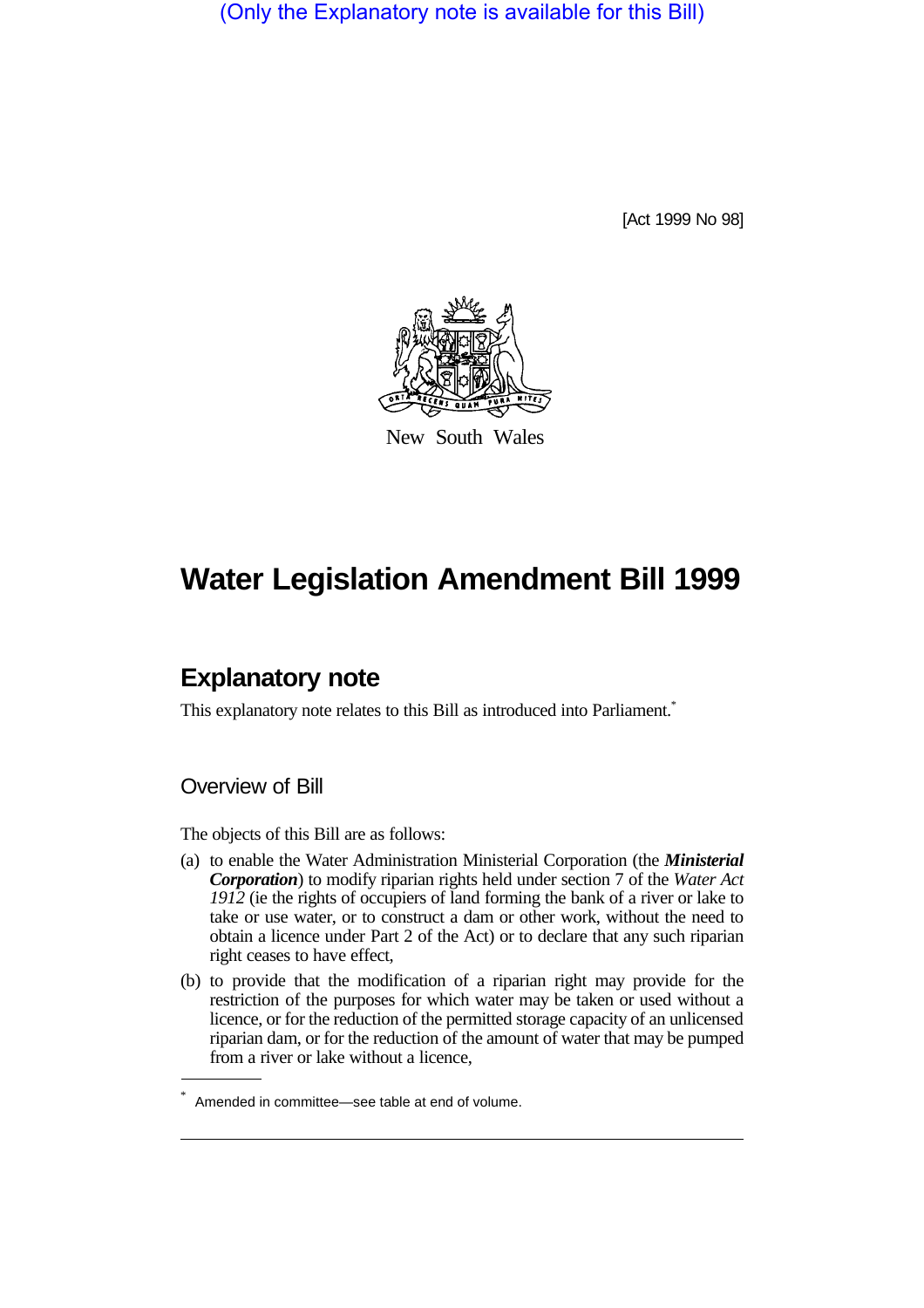Explanatory note

- (c) to provide a streamlined procedure, including exemption from application fees, in relation to the licensing of existing works (ie works such as dams that are currently not licensed but will need to be licensed once they are declared by the Ministerial Corporation to be a work requiring a licence),
- (d) to enable the Ministerial Corporation to place an embargo on applications for licences in respect of dams,
- (e) to enable the Ministerial Corporation to fix charges in relation to the management by the State of water that is stored or conserved in licensed dams,
- (f) to enable the Ministerial Corporation to make orders giving owners of land certain rights to capture rainwater run-off, and to construct and use impoundments, and other works, for the purpose of capturing rainwater run-off, without the need to obtain a licence,
- (g) to provide that artesian bores that are managed and operated by trusts constituted under Part 3 of the Act are required to be licensed under Part 5 of the Act,
- (h) to provide that applications for licences under Part 5 of the Act for existing artesian bores will not need to be advertised,
- (i) to make other miscellaneous amendments to the *Water Act 1912*.

The Bill also makes minor amendments to the *Land and Environment Court Act 1979*, the *Rivers and Foreshores Improvement Act 1948* and the *Water Administration Act 1986*.

#### Outline of provisions

**Clause 1** sets out the name (also called the short title) of the proposed Act.

**Clause 2** provides for the commencement of the proposed Act on a day or days to be appointed by proclamation.

**Clause 3** is a formal provision giving effect to the amendments to the *Water Act 1912* set out in Schedules 1–4.

**Clause 4** is a formal provision giving effect to the amendments to the Acts set out in Schedule 5.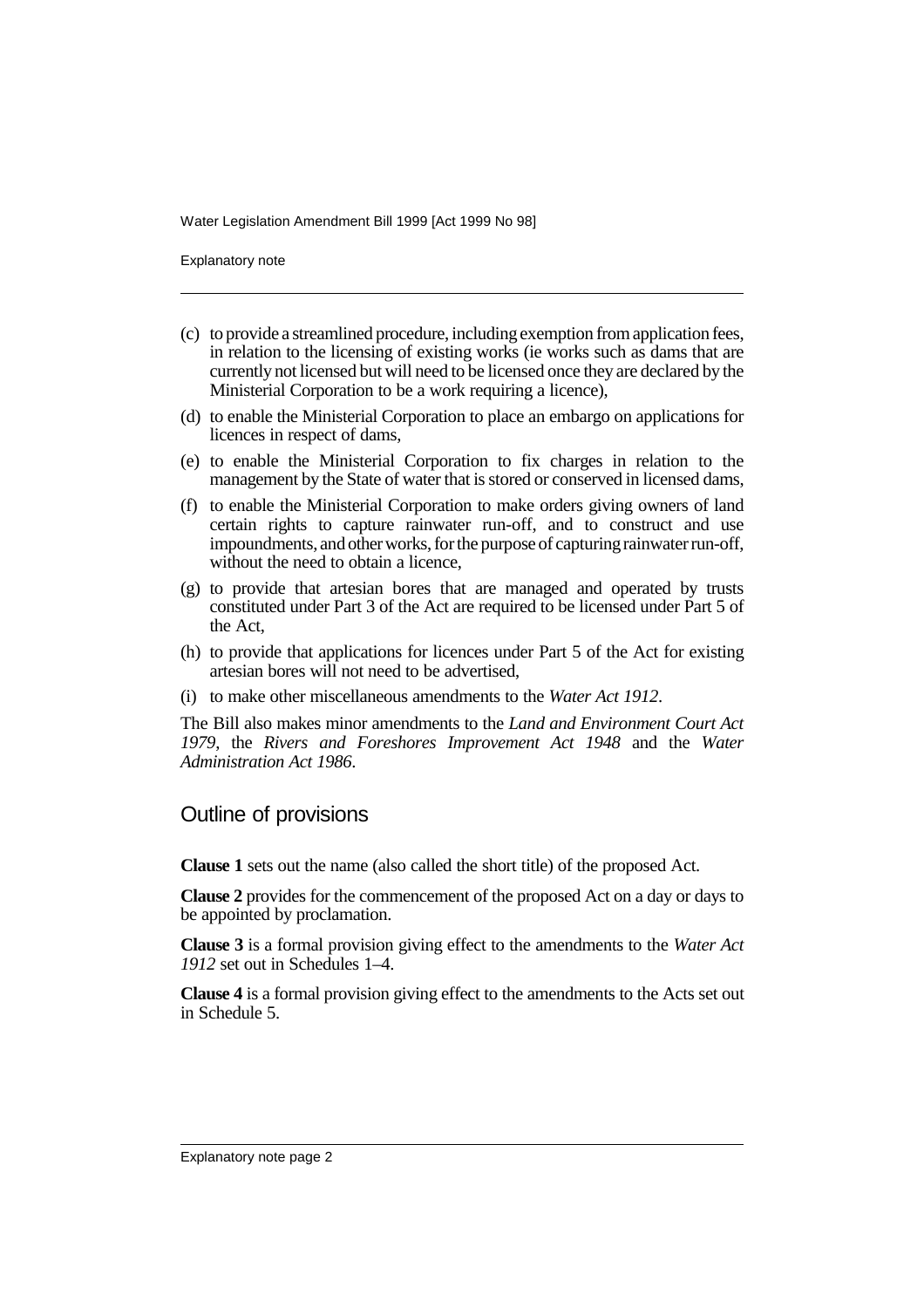Explanatory note

## **Schedule 1 Amendments to Part 2 of Water Act 1912 relating to riparian rights**

At present under section 7 of the *Water Act 1912*, occupiers of land forming the bank of a river or lake have certain rights to take and use water, or to construct and use works (eg pumps) or dams, without having to obtain a licence under the Act. This so-called "riparian right" is restricted to certain thresholds (eg an unlicensed riparian dam cannot exceed 7 megalitres) that may be reduced or restricted by the regulations. Also at present, the Ministerial Corporation may under section 22B of the Act restrict or suspend riparian rights during periods of water shortage.

**Schedule 1 [8]** inserts proposed section 7A which allows the Ministerial Corporation, by order published in the Gazette, to modify a riparian right or declare that any such right ceases to have effect. Such an order may reduce riparian pump or dam capacities, or restrict the purposes for which occupiers can take and use water without a licence.

**Schedule 1 [6]** provides that the right to construct and use a 7 megalitre riparian dam without a licence applies only in relation to existing dams (such dams will, however, still be subject to an order under proposed section 7A to reduce the dam capacity).

The other amendments in Schedule 1 are largely consequential (eg **Schedule 1 [9]**–**[12]** amend section 22B of the Act to reflect the consolidation, into proposed section 7A, of the Ministerial Corporation's power to restrict or cancel riparian rights).

### **Schedule 2 Miscellaneous amendments to Part 2 of Water Act 1912**

**Schedule 2 [5]** provides that the Ministerial Corporation may by order declare existing unlicensed works (such as dams) that were constructed before 1 January 1999 to be works that are required to be licensed (or be subject to some other type of entitlement) under Part 2 of the *Water Act 1912*. **Schedule 2 [1]** is a consequential amendment, and **Schedule 2 [4]** enables the Ministerial Corporation to declare by order any other work as being (or as not being) a work to which Part 2 extends (and which is therefore required, or not required, to be licensed).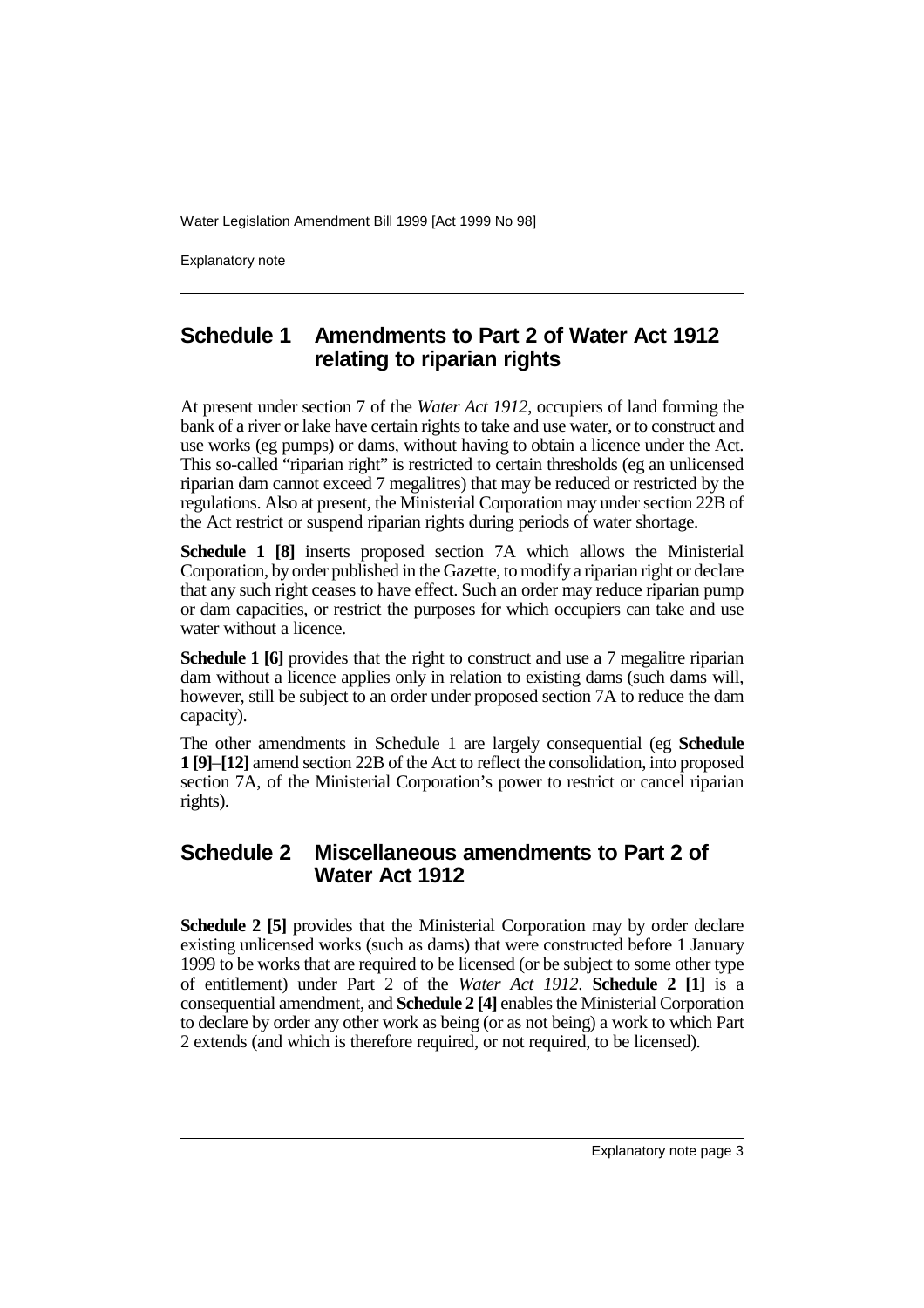Explanatory note

The amendments made by **Schedule 2 [6]**–**[15]** provide for a streamlined process in relation to the licensing of such existing works. For example, an application for a licence for an existing work does not need to be accompanied by a prescribed security deposit or application fee, and notification of the application under section 11 of the Act is not applicable.

At present, the definition of *river* in section 5 of the Act includes anything prescribed by the regulations as being a river. A "river" is also defined as not including anything prescribed by the regulations as not being a river. **Schedule 2 [2]** and **[3]** enable the Ministerial Corporation to declare, by order, anything to be a river (or not to be a river) instead of the regulations doing so.

**Schedule 2 [16]** allow applications under Division 4C of Part 2 of the Act for the transfer of water allocations to be made by prospective holders of licences or other entitlements under Part 2.

**Schedule 2 [17]** provides that the Ministerial Corporation is able to reject and invalidate applications for licences under Part 2 in respect of dams.

**Schedule 2 [18]**–**[23]** enable the Ministerial Corporation to fix charges in relation to the management by the State of water that is stored or conserved in licensed dams.

**Schedule 2 [24]** enables regulations to be made for or with respect to a scheme for the transfer of licensees' rights to store or conserve water in dams.

### **Schedule 3 Amendment to Water Act 1912 relating to water harvesting rights**

**Schedule 3 [2]** inserts Part 10 in the Act, which provides for water harvesting rights.

The proposed Part gives the Ministerial Corporation power to make an order (a *harvestable rights order*) providing for the rights of owners of land to capture rainwater run-off. An owner of land will have a right, without obtaining a licence, permit or other authority under Part 2 of the Act, to capture rainwater run-off and to construct and use an impoundment, or other work, for the purpose of capturing rainwater run-off in accordance with a harvestable rights order that applies to the land. A harvestable rights order may apply to any part of the State, and different orders may be made in respect of different parts of the State.

The matters for which a harvestable rights order may make provision include the following: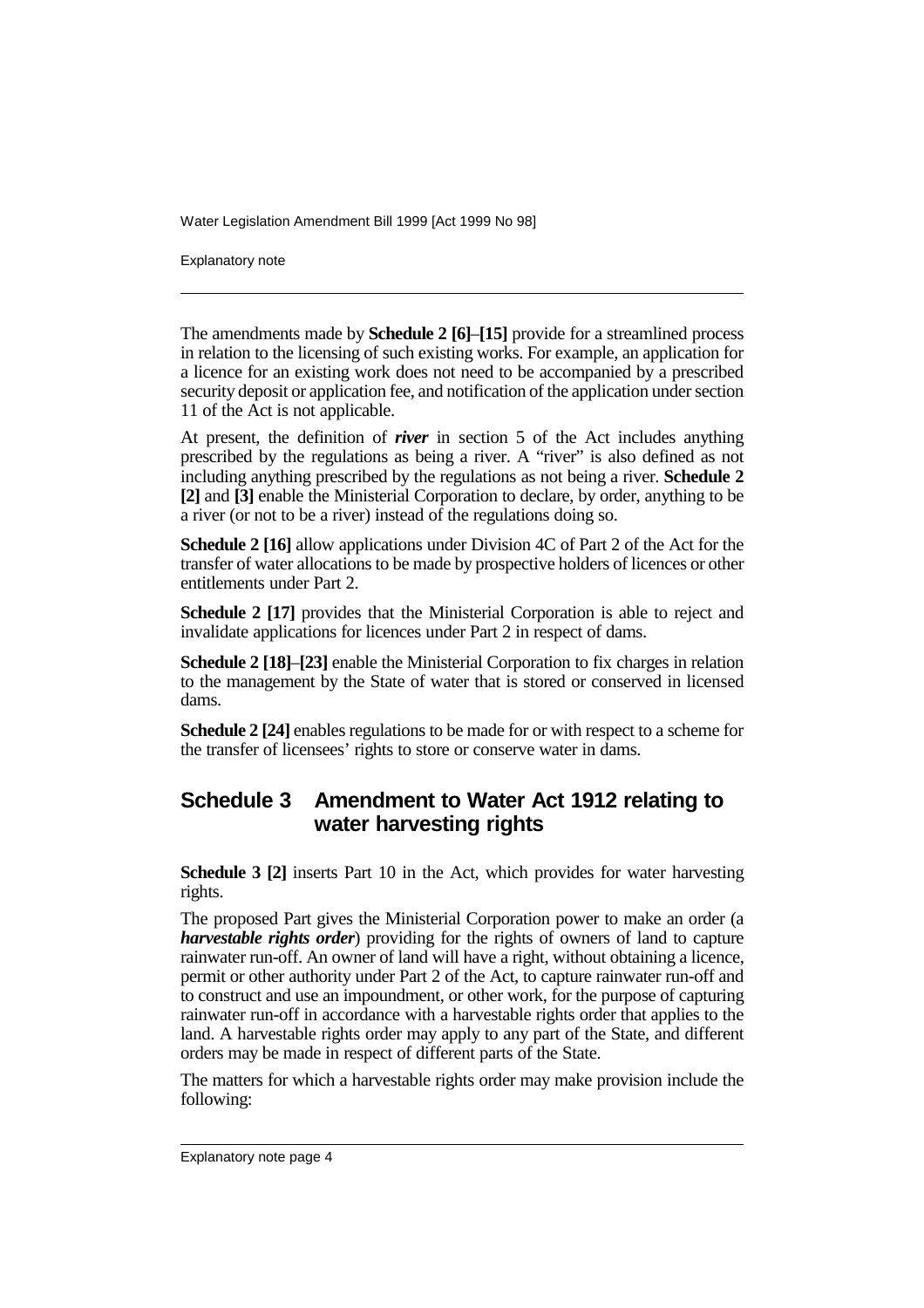Explanatory note

- (a) the amount of the average rainwater run-off in any period that may be captured by owners of land,
- (b) a description of the area (*the catchment area*) in respect of which the average rainwater run-off is to be calculated,
- (c) the apportionment of the amount of average rainwater run-off that may be captured by owners of land in the catchment area between those owners according to the size of their parcels of land, or by reference to some other criteria the Ministerial Corporation considers appropriate,
- (d) the types of impoundments that may be used for the purpose of capturing rainwater run-off, the maximum storage capacity of impoundments and the locations in which impoundments may be constructed and used,
- (e) arrangements for the use of impoundments by more than one owner of land,
- (f) the rights of owners of land to use other works, besides impoundments, for the purpose of capturing rainwater run-off.

Part 10 will not permit an owner of land:

- (a) to construct or use an impoundment that obstructs a river (other than a minor stream),
- (b) to construct or use an impoundment that, in the opinion of the Ministerial Corporation, detrimentally affects or will detrimentally affect the interests of any person or the environment.

If the Ministerial Corporation is of the opinion that an impoundment or other work detrimentally affects or will detrimentally affect the interests of a person or the environment, the Ministerial Corporation may direct the owner of the land on which it is situated to carry out specified work, such as the removal or modification of the impoundment or work. Failure to comply with such a direction will be an offence and may result in the Ministerial Corporation carrying out the work and recovering the cost of doing so from the landowner. A landowner will have the right to appeal to the Land and Environment Court against such a direction.

**Schedule 3 [1]** is a consequential amendment.